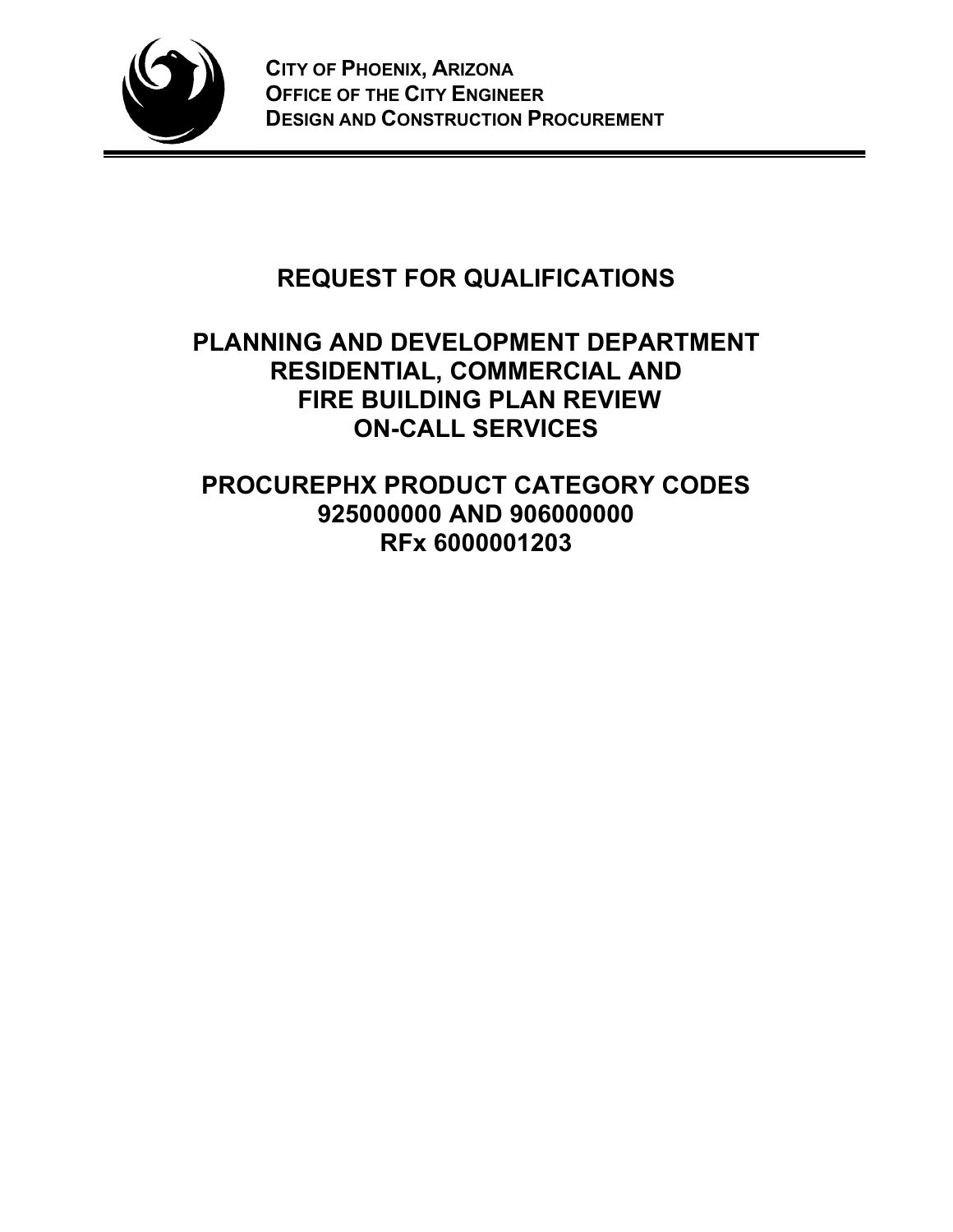### REQUEST FOR QUALIFICATIONS

The City of Phoenix is seeking up to ten qualified consulting firms to provide Residential, Commercial and Fire Building Plan Review On-Call Services for the Planning and Development Department from May 1, 2022 through April 30, 2024.

#### **SECTION I – SCOPE OF WORK**

The firms will be responsible for providing services including, but not limited to, reviews of plans for new construction, alterations, and repairs submitted by commercial and residential property owners for compliance with the Phoenix Building Construction Code and Fire Code. Interested firms must have experience conducting code reviews of, or preparing plans for new construction, alteration, and repair for submission to local jurisdictions. Individuals accepting this assignment will work under the direction of the Planning and Development Department.

Categories of work include:

- Building  **Building**
- Plumbing / Mechanical Plumbing / Mechanical
- Electrical Electrical Electrical Electrical Electrical → Electrical → Electrical → Electrical → Electrical → Electrical → Electrical → Electrical → Electrical → Electrical → Electrical → Electrical → Electrical
- 
- Fire  $\bullet$  Fire
- Structural Structural Structural Structural Structural Structural Structural Structural Structural Structural Structural Structural Structural Structural Structural Structural Structural •
- Other plan review services as needed Other plan review services as needed

Residential **Commercial** 

- 
- 
- 
- Energy  **Energy** 
	-
	-
	-

**Residential firms will review single family and duplex residencies as well as their accessory structures. Commercial firms will review all other building structures other than residential structures.** Interested residential reviewer firms will be required to provide plan review services for all categories listed.

**Interested commercial reviewer firms must specifically identify in the Statement of Qualifications Information Sheet the category(ies) and associated service(s) for which the firm is qualified and interested in providing to the City.**

Required insurance coverage includes General Liability and Professional Liability/Errors and Omissions of not less than \$1,000,000 per claim and an annual aggregate of \$2,000,000; statutory workers' compensation insurance and automobile insurance is required.

Firms must also provide a single point of contact person to coordinate the plan review process between the City of Phoenix and the consultant. The fee for these project/permit specific assignments will not exceed 75% of the prevailing plan review fee as authorized by the Phoenix City Code, Appendix A.2.

Licenses and Certifications shall meet the requirements of the City of Phoenix and the State of Arizona. No out of state travel will be paid.

The service contract contains a Conflict-of-Interest clause prohibiting the consultant from engaging in the review of any plans for buildings which plans have been prepared by the consultant or any member of the consultant's firm for design services for commercial construction within the City of Phoenix boundaries during the contract term.

#### **SECTION II - PRE-SUBMITTAL MEETING**

A pre-submittal meeting will be held at 10:30 a.m., Phoenix time on Thursday, January 13, 2022, via WebEx. At this meeting, City staff will discuss the scope of work, general project requirements, and respond to questions from the attendees. It is strongly recommended that interested firms attend the presubmittal meeting. Inquiries regarding the project scope outside of this pre-submittal meeting must be directed to the Contracts Specialist.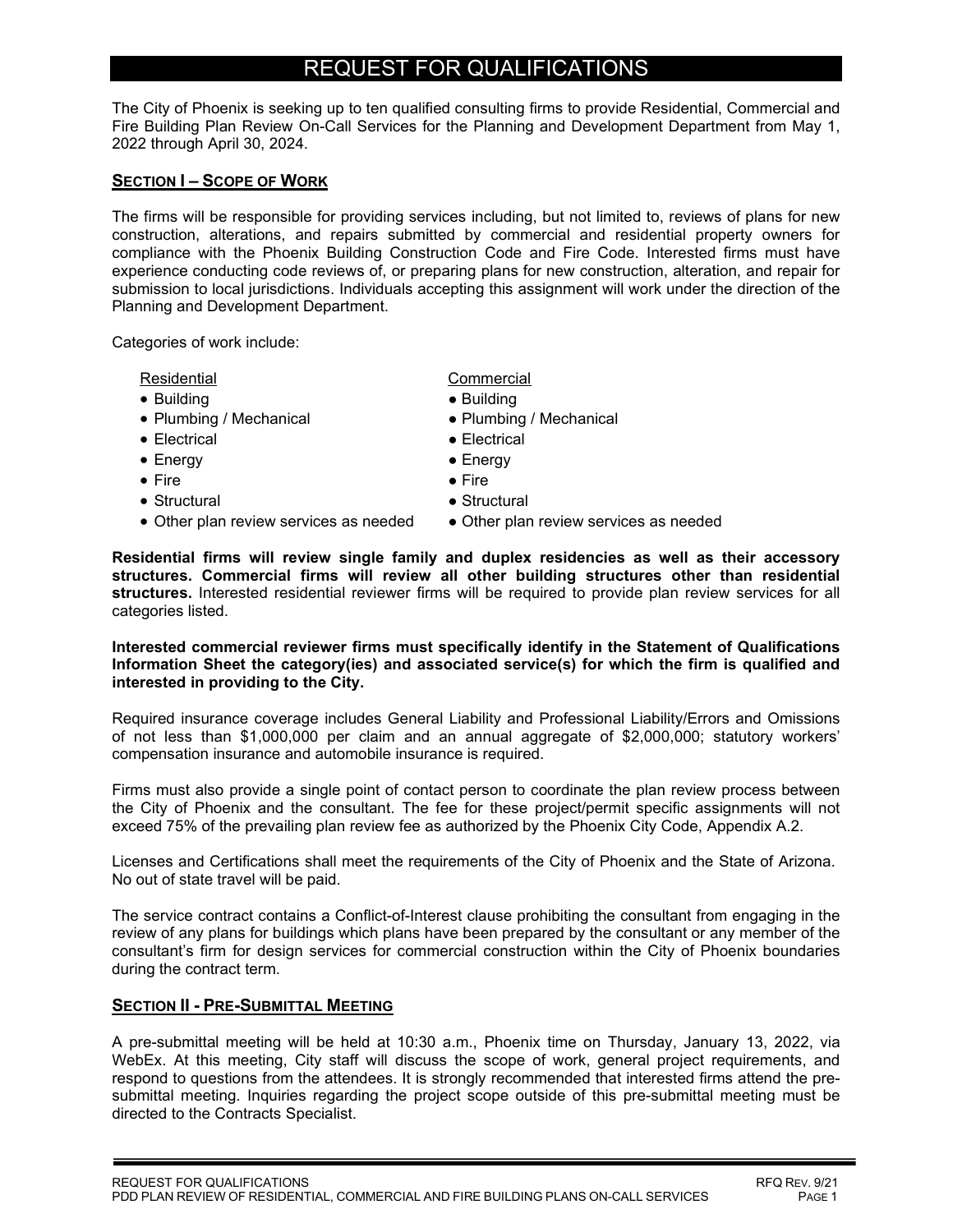The pre-submittal meeting will include five additional Planning and Development On-Call Services.

#### **PRE-SUBMITTAL MEETING WEBEX INFORMATION:**

#### **Join from the meeting link**

https://cityofphoenix.webex.com/cityofphoenix/j.php?MTID=mcc69a8766b3cc9e6854368fa40bf2ab8

#### **Join by meeting number**

Meeting number (access code): 2454 074 2217

#### **Join by phone**

+1-415-655-0001 US Toll

Need help? Go to https://help.webex.com

#### **SECTION III - STATEMENT OF QUALIFICATIONS EVALUATION CRITERIA**

Firms will be selected through a qualifications-based selection process based on the criteria below. Subcriteria are listed in order of importance in relation to project services. *City of Phoenix project experience is not required*.

#### **A. Experience of the Firm (maximum 250 points)**

Describe the experience and qualifications of the firm in performing plan reviews or preparing plans for review by local jurisdictions for similar projects. Provide at least two comparable projects.

For each project listed, provide:

- 1. Description of the services including scope and project owner
- 2. Role and responsibility of the firm
- 3. Contract service dates and contract value

#### **B. Experience of the Key Personnel Performing the Plan Review (maximum 250 points)**

Describe the experience and qualifications of the key personnel expected to be assigned to actively conduct the plan review work. For each key person identified, list their length of time with the firm and at least two comparable projects in which they have played a primary role. If a project selected for a key person is the same as one selected for the firm, provide just the project name and the role of the key person.

For each project listed, provide:

- 1. Description of the services including scope and project owner
- 2. Role of the key person
- 3. Knowledge and experience using current City of Phoenix Construction Codes including Building, Plumbing, Mechanical, Electrical, Energy and Fire codes
- 4. Certification information such as professional licenses and plan review certification and indicate any applicable minimum certifications as detailed in **Exhibit "A"** (Structural reviewer must be Arizona Registered Civil or Structural Engineers).
- 5. Contracted service dates and contract value

#### **C. Project Management, Approach and Responsiveness (maximum 350 points)**

Understanding and approach to the services, including a discussion of the important considerations in providing the services, and the teams approach to the following: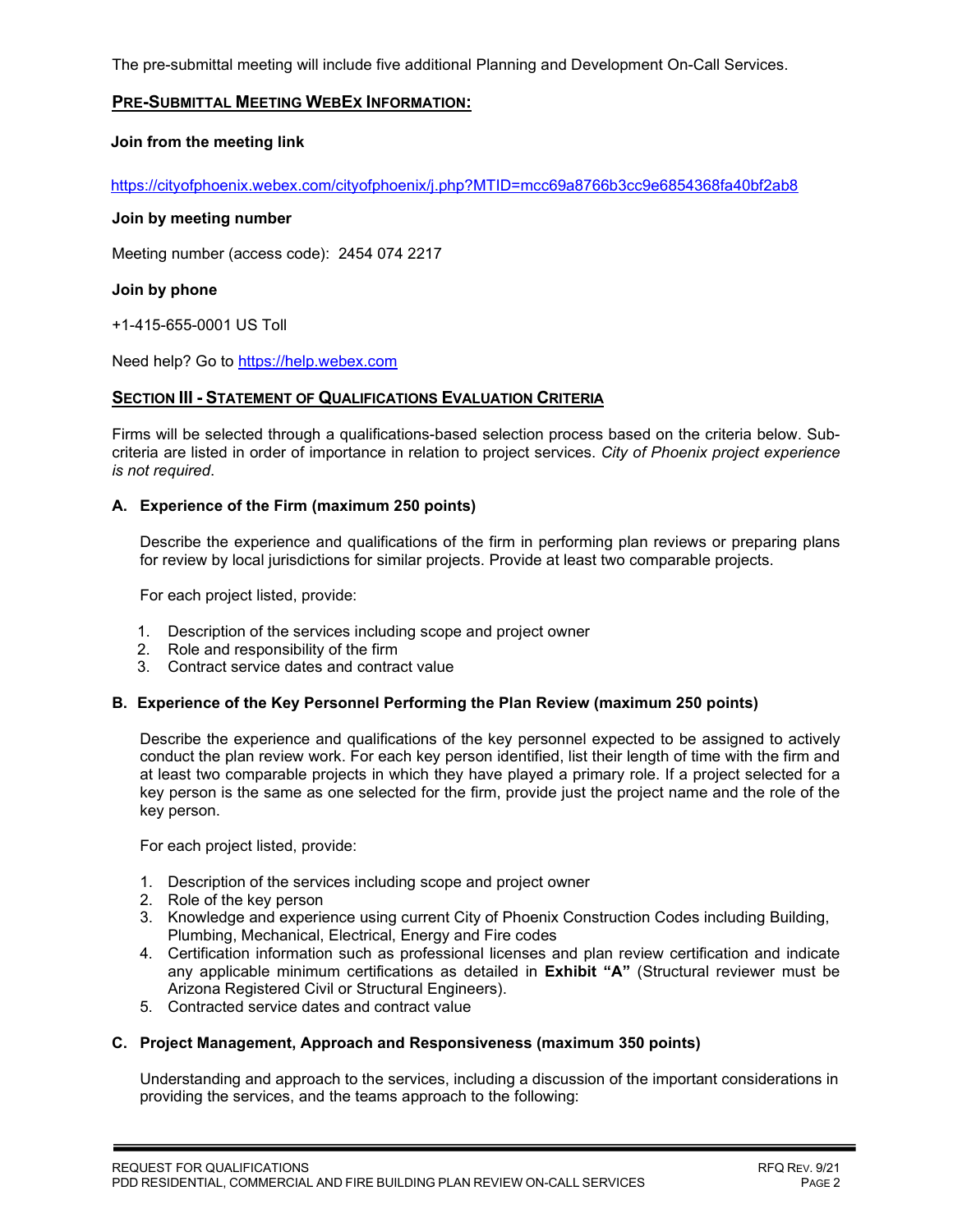- 1. Describe proposed procedure for communicating between Planning and Development Department staff, the inspection team, and the customer
- 2. Describe the team's availability and plan to maintain continuity of the proposed services
- 3. Indicate if the firm has staff available to review plans within the city offices
- 4. Team's plan for responding to requests for additional qualified staff for short-term needs.
- 5. Describe your firm's understanding of the City's need for this project, including important considerations such as project issues and challenges.

#### **D. Staffing Information for Key Personnel (maximum 150 points)**

Provide the following:

- 1. Organization chart showing key personnel, current professional licenses or certifications
- 2. Identify how many plan reviewers and inspectors will be provided with appropriate certification for each discipline
- 3. Identify the location of the lead firm's principal office and the home office location of key staff on this project.

#### **SECTION IV - SUBMITTAL REQUIREMENTS**

**New Electronic Submittal Process**: Firms interested in this project must submit a Statement of Qualifications (SOQ) electronically through the ProcurePHX online portal.

Submittal requirements are as follows:

 **Vendor Information: All firms must be registered in the City's Vendor Management System prior to submitting a proposal. For new firms, the City will send an email to your firm with a vendor number within two business days of submitting the request. The vendor number should be included on the cover of the SOQ. Information on how to register with the City is available at:** 

<https://www.phoenix.gov/financesite/Pages/EProc-help.aspx>

**If your firm is already registered with the City of Phoenix's ProcurePHX system, please visit**  <https://eprocurement.phoenix.gov/irj/portal> **to login and access the electronic solicitation.**

 **The product category codes for this RFQ are 925000000 and 906000000 and the RFx number is 6000001203.** 

#### **Submittals:**

- Submittals must be uploaded to the ProcurePhx website by the submittal due date and time.
- Submit only one SOQ electronically, in .PDF format only, addressing all evaluation criteria. No hard copies will be accepted.
- Clearly display the firm name, vendor number, project title, and project number on the cover of the SOQ.
- A maximum of **12 pages** is permitted to address all content in the SOQ submittal *(Maximum page limit includes evaluation criteria and all additional content. It does not include information sheet.)*
- Submit electronically the Statement of Qualifications by **12:00 noon, Phoenix time, on Friday, January 28, 2022.**
- Upload one complete version of the SOQ addressing all the criteria. Upload format is .PDF.
- Page size must meet requirements of  $8\frac{1}{2}$ " x 11"
- Font size must not be less than 10 point
- **Content count:** 
	- $\checkmark$  Each side of a page containing evaluation criteria and additional content will be counted toward the maximum page limit noted above.
	- Pages that have project photos, charts and/or graphs will be counted towards the maximum page limit noted above.
	- $\checkmark$  Front and back covers, information sheet, Table of Contents pages, and divider (tab) pages **will NOT** be counted toward the maximum page limit noted above, unless they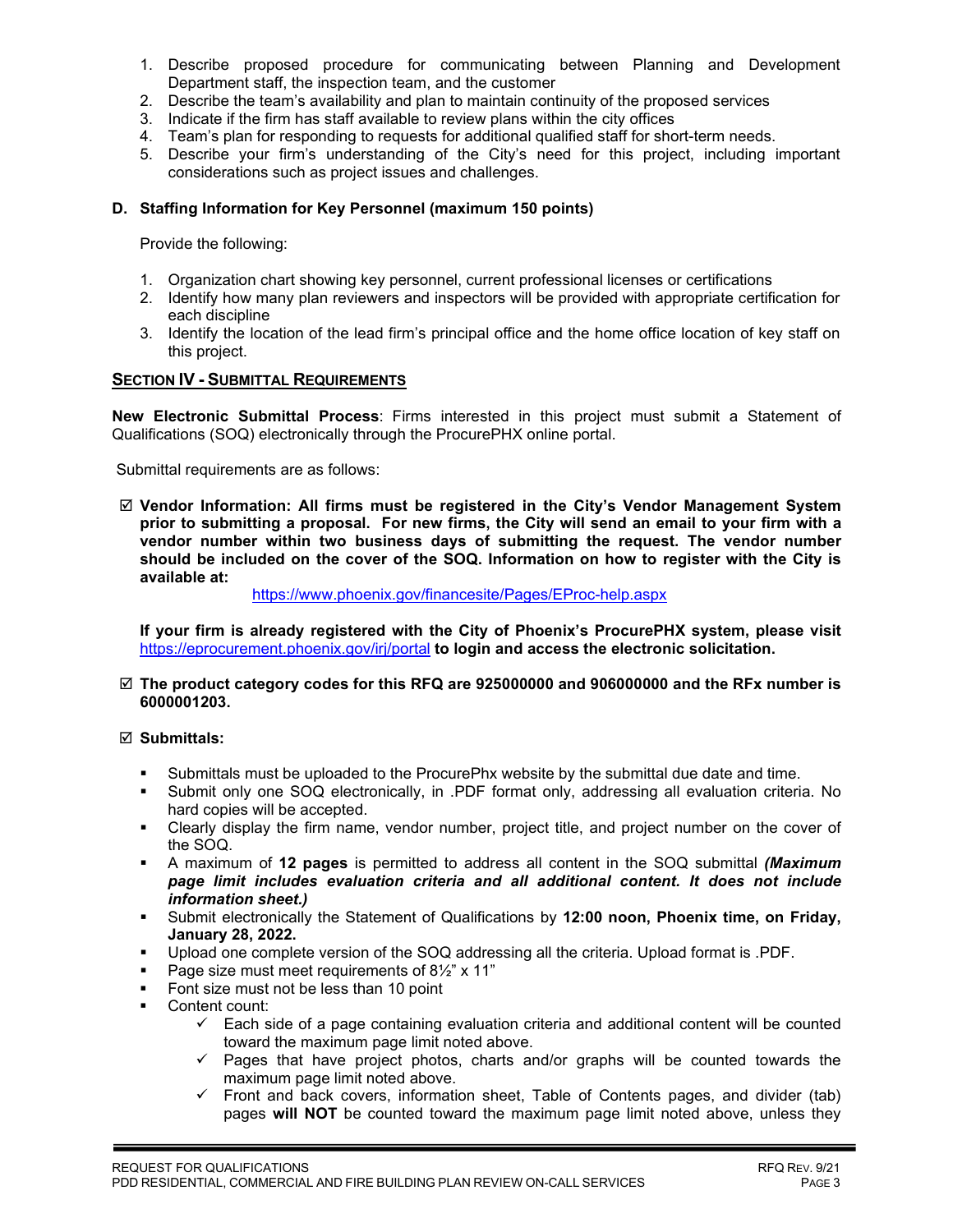include evaluation criteria and additional content that could be considered by the selection panel.

- **Information Sheet:** Provide an information sheet that includes project title, project number, RFx number, firm name, address, phone number, vendor number, and the name, title, email address and signature of your contact person for the project. Do not include any additional information.
- **Evaluation Criteria:** Address the SOQ evaluation criteria.
- **Additional Content:** Resumes and other information may be included (*content shall be included within the permitted maximum page limit*).

**Note: All pages exceeding the specified maximum page limit will be removed from the submittal and not considered in evaluating a submitted SOQ.** 

#### **SECTION V – GROUNDS FOR DISQUALIFICATION**

The following **will be grounds for disqualification,** and will be strictly enforced:

- Failure to submit electronically through the ProcurePHX online portal by the due date and time.
- Violating the "Contact with City Employees" policy contained in this RFQ

#### **SECTION VI - SELECTION PROCESS AND SCHEDULE**

Up to ten firms will be selected through a qualification-based selection process. Interested firms will submit a SOQ. The firms will be selected through a qualifications-based selection process. A selection panel will evaluate each SOQ per the criteria set forth in Section III above.

The City will select firms based on the SOQs received; no formal interviews will be conducted. The City may conduct a due diligence review on the firms receiving the highest evaluation.

The City expects to create a final list of the firms receiving the highest evaluation for this project. The City will enter into negotiations with the selected firms and execute a contract upon completion of negotiation of fees, contract terms, and City Council approval.

The following tentative schedule has been prepared for this project.

| Pre-submittal meeting         | January 13, 2022 |
|-------------------------------|------------------|
| SOQs due                      | January 28, 2022 |
| <b>Selection Notification</b> | Mid-March 2022   |

If the City is unsuccessful in negotiating a contract with the best-qualified firms, the City may then negotiate with the next most qualified firm until a contract is executed, or the City may decide to terminate the selection process. Once a contract is executed with the successful firm, the procurement is complete.

All submitting firms will be notified of selection outcome for this project. The status of a selection on this project will be posted on the City of Phoenix's "Tabulations, Awards, and Recommendations" website:

#### <http://solicitations.phoenix.gov/awards>

The selected Consultant should expect to comply with the Arizona State Statutes Title 34 and City of Phoenix Design and Construction Procurement's contract provisions.

#### **SECTION VII – GENERAL INFORMATION**

**Citywide Capital Improvement Projects.** Consulting and contractor services supporting the City's Capital Improvement Projects are procured under the authority of the City Engineer, currently located within the Street Transportation Department. Design and Construction Procurement coordinates the citywide consulting and construction contracting procurement processes.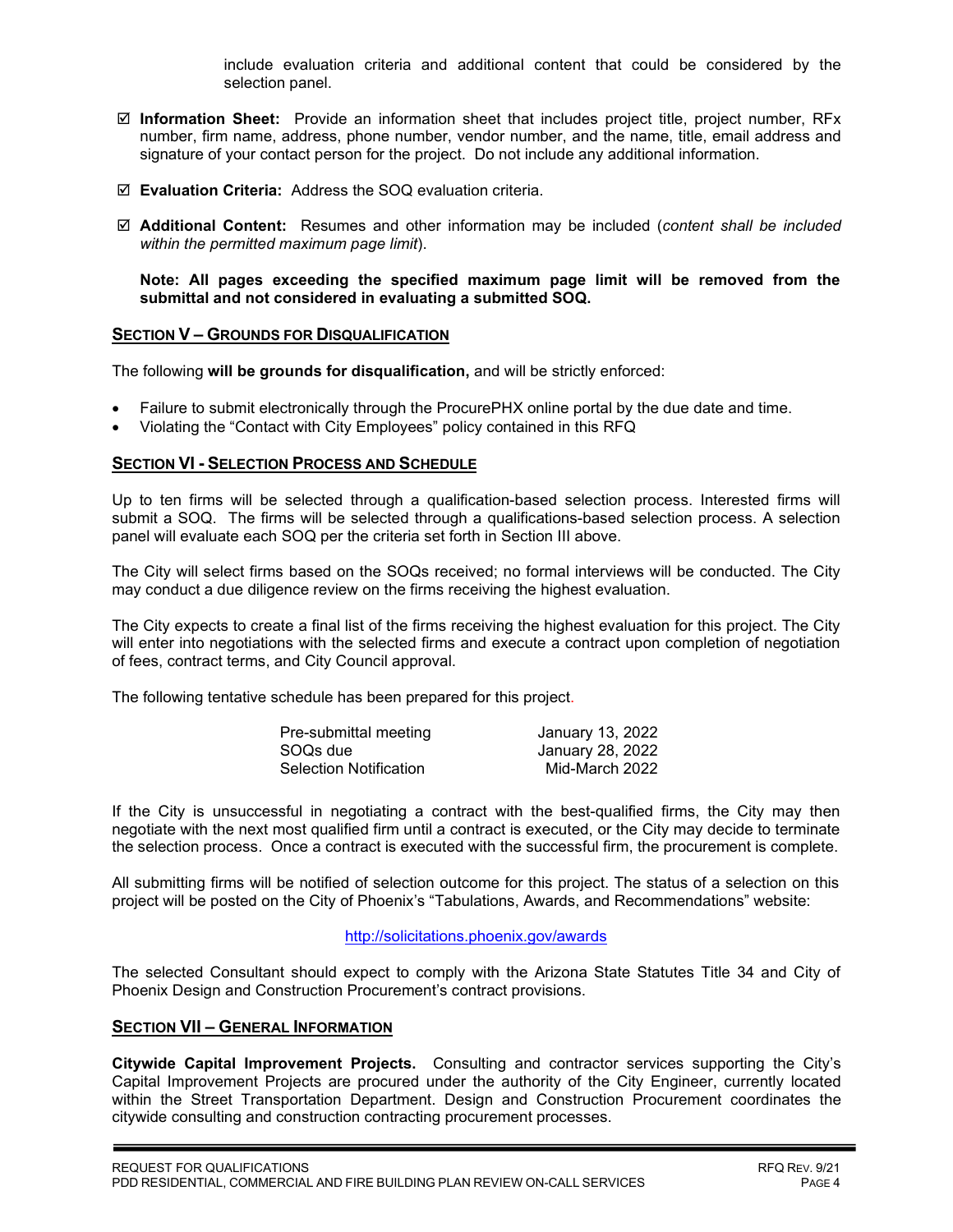**Changes to Request for Qualifications.** *Any changes to this Request for Qualifications (RFQ) will be in the form of a Notification.* The City of Phoenix shall not be held responsible for any oral instructions. Notifications are available on both the Current Opportunities and ProcurePHX webpage.

*It shall be the responsibility of the registered RFQ holder to determine, prior to the submittal of the Statement of Qualifications, if a Notification has been issued***.** Registered RFQ holders may refer to the web page or call the Contracts Specialist (listed below) to ascertain if a Notification has been issued for this project.

**Alternate Format.** For more information or a copy of this publication in an alternate format, contact the Contracts Specialist (listed below) - Voice or TTY 711. Requests will only be honored if made within the first week of the advertising period.

**Release of Project Information.** The City shall provide the release of all public information concerning the project, including selection announcements and contract awards. Those desiring to release information to the public must receive prior written approval from the City.

**City Rights.** The City of Phoenix reserves the right to reject any or all Statements of Qualifications, to waive any informality or irregularity in any Statement of Qualifications received, and to be the sole judge of the merits of the respective Statements of Qualifications received.

**Contact with City Employees.** This policy is intended to create a level playing field for all Proposers, assure that contracts are awarded in public, and protect the integrity of the selection process. **OFFERORS THAT VIOLATE THIS POLICY WILL BE DISQUALIFIED.**

Beginning on the date the RFQ is issued and until the date the contract is awarded or the RFQ withdrawn, all persons or entities that respond to the RFQ, including their authorized employees, agents, representatives, proposed partner(s), subcontractor(s), joint venture(s), member(s), or any of their lobbyists or attorneys (collectively the Proposer), will refrain from any direct or indirect contact with any person (other than the designated Contract Specialist) who may play a part in the selection process, including members of the evaluation panel, the City Manager, Assistant City Manager, Deputy City Managers, Department heads, the Mayor and other members of the Phoenix City Council. As long as the RFQ solicitation is not discussed, Proposers may continue to conduct business with the City and discuss business that is unrelated to this RFQ solicitation with City staff.

Commencing on the date and time a solicitation is published, potential or actual proposers (including their representatives) will only discuss matters associated with the solicitation with the Mayor, any members of City Council, the City Manager, any Deputy City Manager, or any department director directly associated with the solicitation (including in each case their assigned staff, except for the designated procurement officer) at a public meeting, posted under the Arizona Revised Statutes, until the resulting contract(s) are awarded or all offers or responses are rejected and the solicitation is cancelled without any announcement by the procurement officer of the City's intent to reissue the same or a similar solicitation.

Proposers may discuss their proposal or the RFQ solicitation with the Mayor or one or more members of the Phoenix City Council, provided such meetings are scheduled through the Contract Specialist (listed below), conducted in person at 200 W. Washington, Phoenix, Arizona 85003, and are posted as open meetings with the City Clerk at least twenty-four (24) hours prior to the scheduled meetings. The City Clerk will be responsible for posting the meetings. The posted notice shall identify the participants and the subject matter, as well as invite the public to participate.

**Conflict of Interest.** The City reserves the right to disqualify any Proposer on the basis of any real or apparent conflict of interest that is disclosed by the proposal submitted or any other data available to the City. This disqualification is at the sole discretion of the City. Any Proposer submitting a proposal herein waves any right to object now or at any future time, before any body or agency, including but not limited to, the City Council of the City of Phoenix or any court.

**Protest Procedures.** Firms responding to disqualification or a procurement outcome are referred to the Code of the City of Phoenix Chapter 2, Article XII, Section 2-187 to 2-190.4, which governs protest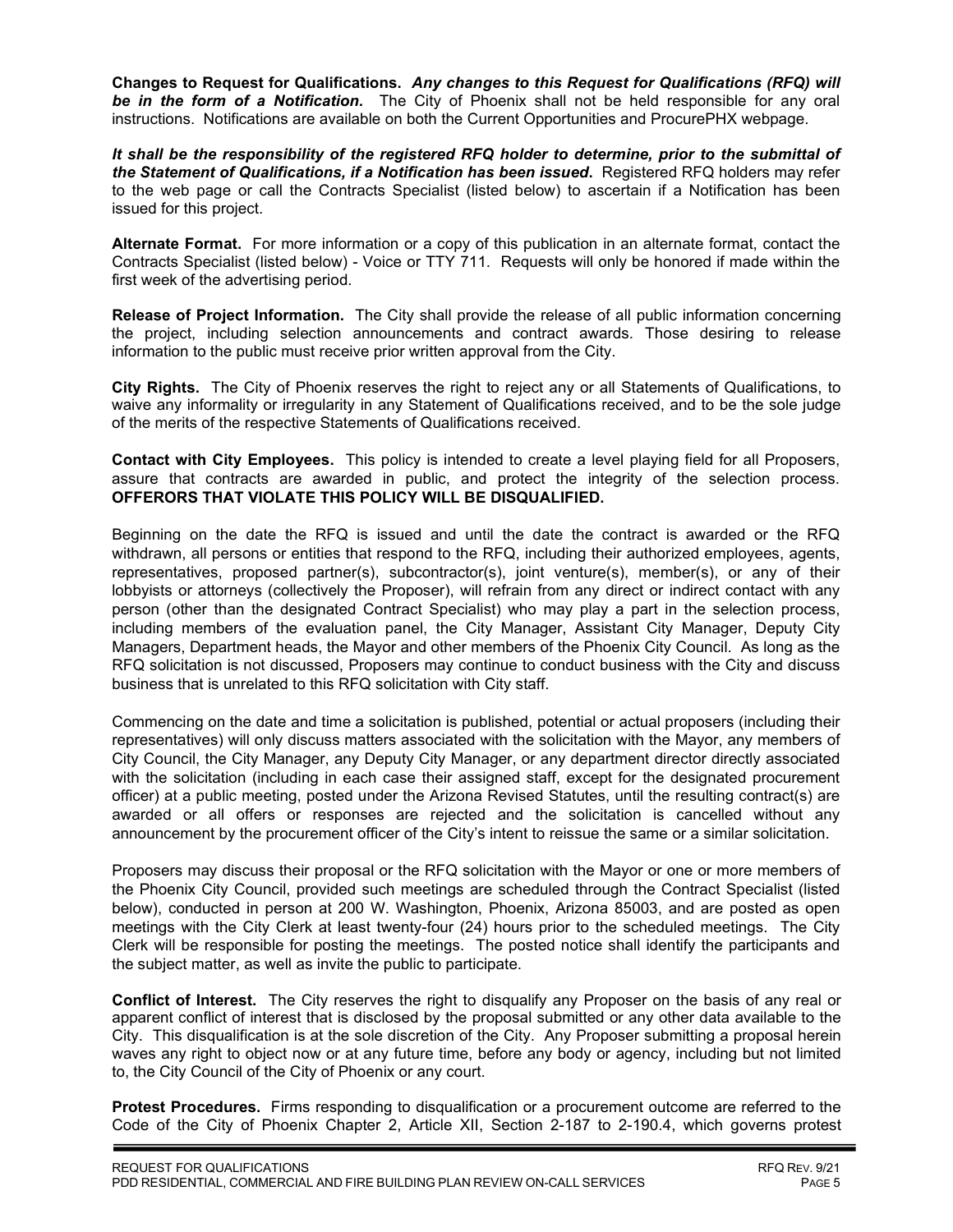procedures utilized throughout the selection process. The procedures may be reviewed through the City of Phoenix website at:

<http://www.codepublishing.com/az/phoenix/>

A copy of the Protest Policy is also available online at:

<https://www.phoenix.gov/streets/procurement-opportunities>

**Questions -** Questions pertaining to this selection process or contract issues should be directed to the Contracts Specialist, Annette Perez at (602) 534-1423 or email annette.perez@phoenix.gov.